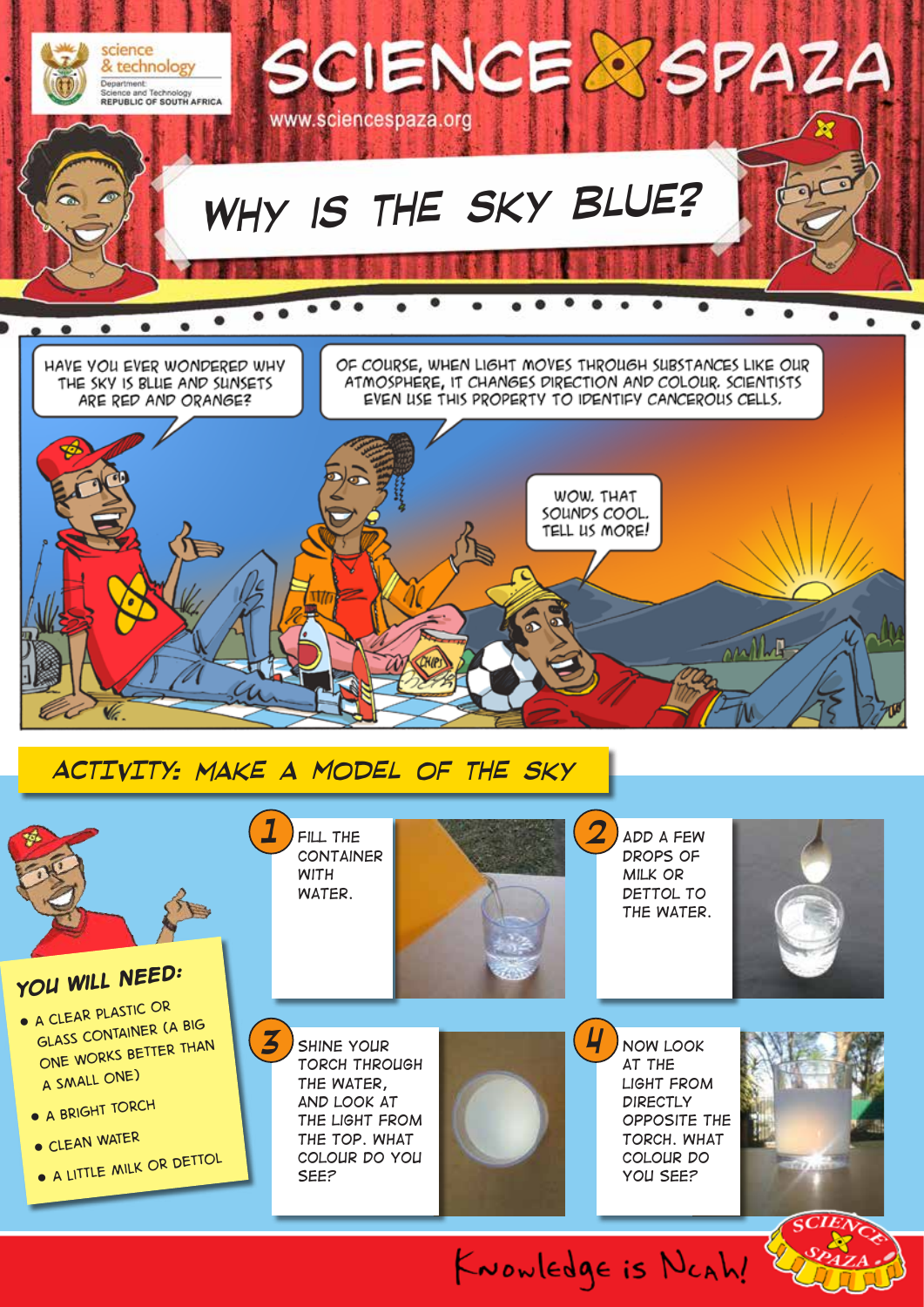#### *WHAT'S HAPPENING HERE?*

WHITE LIGHT FROM THE SUN IS ACTUALLY MADE UP OF *many colours. You can see this when light that shines through a prism spreads out into its different colours. Blue light is bent more than red light. All the colours together are called the visible light spectrum.*

*In your model the milk or Dettol particles in the water scatter light in all directions. Blue light is scattered more than red light. This is why the light nearest the torch looks blue. As the light travels through the water, more of the blue light is scattered away, so the light you see from opposite the torch looks orange or red.*

#### *Why is the sky blue?*

*When sunlight travels through the atmosphere, it is scattered in all directions by the tiny molecules of gas, (mainly by the nitrogen and oxygen molecules). The colours at the blue end of the spectrum are scattered more than those at the red end of the spectrum,* 

*so light that is red, orange and yellow travels in straighter lines. This makes the sun look yellow in colour.*

#### *Why is the sunset red?*

*When we look towards the sun at sunset, the light has travelled a longer distance through the atmosphere, so more of the blue light has been scattered away. We only see the red and orange light.*

ெை

This work is licensed under the Creative Commons Attribution-NonCommercial-NoDerivatives 4.0 International License. To view a copy of this license, visit http://creativecommons.org/licenses/by-nc-nd/4.0/.

RED & ORANGE

WHITE

WHITE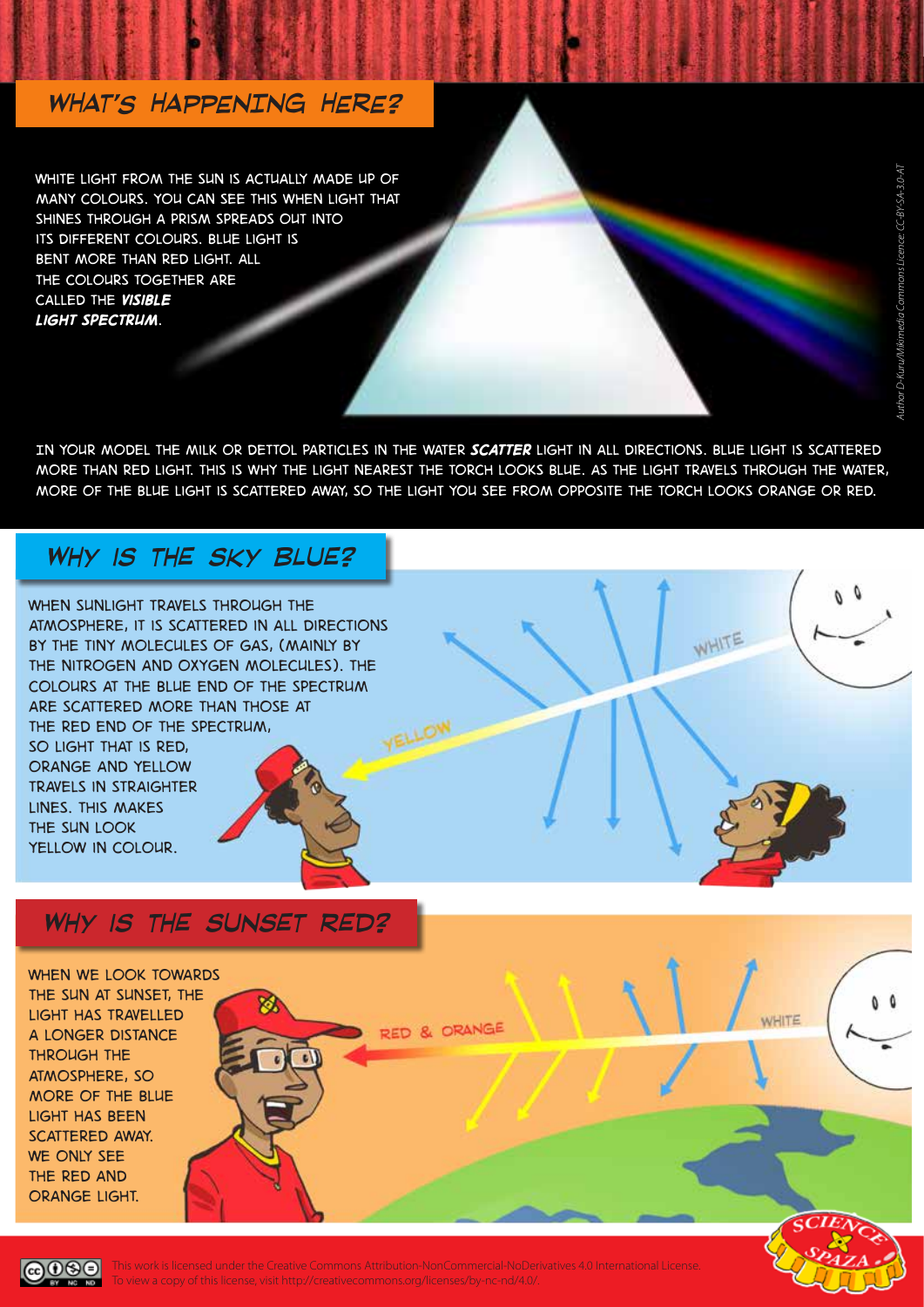### *Why do some colours scatter more than others?*

*Red light has a longer wavelength than blue light. Short wavelengths are scattered more than long wavelengths.* 



*This table shows the wavelengths of the different colours of the visible spectrum. Violet light has the shortest wavelength in the spectrum, but the sky looks blue, not violet. This is because our eyes are more sensitive to blue light.* 

*We measure wavelengths in nanometres (nm), where 1 nm = 1x10-9 m. In other words, in 1 millimetre there are a million nanometres!*

## *puzzle your mind!!!*

| 590<br>COLOUR IN THE PICTURE. USE THE WAVELENGTH NUMBERS<br>580<br>AS A KEY TO TELL YOU WHICH COLOURS TO USE.<br>510<br>475<br>445<br>400<br>650<br>$\epsilon$<br>475<br>400<br>580<br>510<br>400 |               |
|---------------------------------------------------------------------------------------------------------------------------------------------------------------------------------------------------|---------------|
|                                                                                                                                                                                                   |               |
|                                                                                                                                                                                                   |               |
|                                                                                                                                                                                                   |               |
|                                                                                                                                                                                                   |               |
|                                                                                                                                                                                                   |               |
| 510<br>475<br>590                                                                                                                                                                                 | <b>SCIENT</b> |



| Colour        | Wavelength (nm) |  |
|---------------|-----------------|--|
| <b>Red</b>    | 650             |  |
| <b>Orange</b> | 590             |  |
| <b>Yellow</b> | 580             |  |
| <b>Green</b>  | 510             |  |
| <b>Blue</b>   | 475             |  |
| <b>Indigo</b> | 445             |  |
| <b>Violet</b> | 400             |  |

KNOWLEDgE is NCAh!